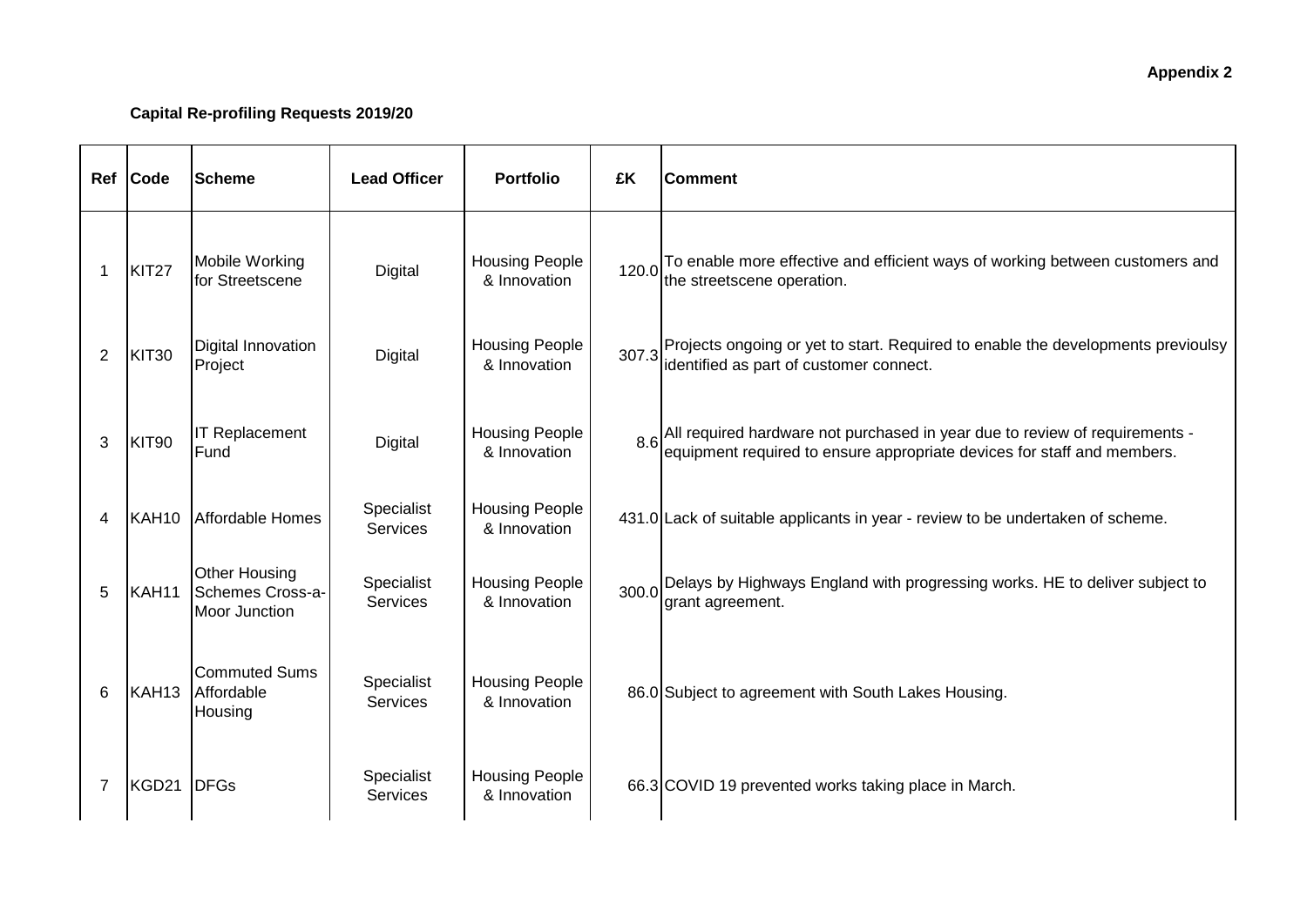|    | Ref Code          | <b>Scheme</b>                          | <b>Lead Officer</b>                       | <b>Portfolio</b>                      | £K    | <b>Comment</b>                                                                                                                                                                                                                                                                                                                                                                                                                                                                                   |
|----|-------------------|----------------------------------------|-------------------------------------------|---------------------------------------|-------|--------------------------------------------------------------------------------------------------------------------------------------------------------------------------------------------------------------------------------------------------------------------------------------------------------------------------------------------------------------------------------------------------------------------------------------------------------------------------------------------------|
| 8  | KRT <sub>10</sub> | <b>RTB Replacement</b>                 | Specialist<br><b>Services</b>             | <b>Housing People</b><br>& Innovation |       | 247.5 To form part of South Lakes Hosing Ioan.                                                                                                                                                                                                                                                                                                                                                                                                                                                   |
| 9  | KCH01             | Community<br><b>Housing Fund</b>       | Specialist<br><b>Services</b>             | <b>Housing People</b><br>& Innovation |       | 325.8 Complex grant agreement taking longer than anticipated.                                                                                                                                                                                                                                                                                                                                                                                                                                    |
| 10 |                   | KPE18 Towpath Trail                    | Specialist<br><b>Services</b>             | Economy,<br>Culture &<br>Leisure      | 120.0 | There has been a delay due to new land agent and requirement for agent to<br>deliver a report following land owner consultation. The Funding Agreement with<br>CCC is awaiting outcome of the report. Payment has been delayed until 2020/21<br>although work will continue to progress this.                                                                                                                                                                                                    |
| 11 | KCD01             | <b>Castle Dairy</b>                    | Delivery<br>Commercial<br><b>Services</b> | Economy,<br>Culture &<br>Leisure      | 4.0   | This is as a result of Cox & Allen going into administration before the end of the<br>retension period. Worked has been progressing with the Administators.<br>Approval from administators for remedial works has been granted and works will<br>be carried out during 2020/21.                                                                                                                                                                                                                  |
|    | 12 KAH14          | <b>Homeless</b><br>Accomodation        | Delivery<br>Commercial<br><b>Services</b> | <b>Housing People</b><br>& Innovation |       | Work has been ongoing to obtain planning and building regulations consents.<br>223.7 Tenders have been returned and contractors to be appointed. Contracts to be<br>awarded and work to commence early 2020/21.                                                                                                                                                                                                                                                                                  |
| 13 | KEP52             | <b>Disabled Toilet</b><br>Improvements | Delivery<br>Commercial<br><b>Services</b> | Health,<br>Wellbeing &<br>Financial   |       | Work has been progressing with the 3 applicants for Changing Places Toilet<br>Facilities. Outside In has been fully completed and paid. A draft funding<br>agreement has been issued to Cartmel and work is ongoing to determine who<br>40.0 will project manage the Millerground project. Awaiting comments back from<br>Cartmel in order to progress the final funding agreement. Payments to both<br>remaining schemes are in instalments and are dependent on start and<br>completion dates. |
|    | 14 KFL01          | <b>Footway Lighting</b>                | Delivery<br>Commercial<br><b>Services</b> | Customer<br>Commercial<br>Services    |       | Unfortunately the spend is dependent on Electricity North West and CCC<br>20.5 programming works. Work will continue to bring this project to completion<br>working with Electricity North West and CCC.                                                                                                                                                                                                                                                                                         |
| 15 | KLH07             | SL House & KTH<br>Reconfiguration      | Delivery<br>Commercial<br><b>Services</b> | Economy,<br>Culture &<br>Leisure      |       | Budget has already been moved to 2020/21 but this is to pull back some budget<br>-37.0 for works already started. Awaiting necessary planning permissions then work<br>can commence early 2020/21.                                                                                                                                                                                                                                                                                               |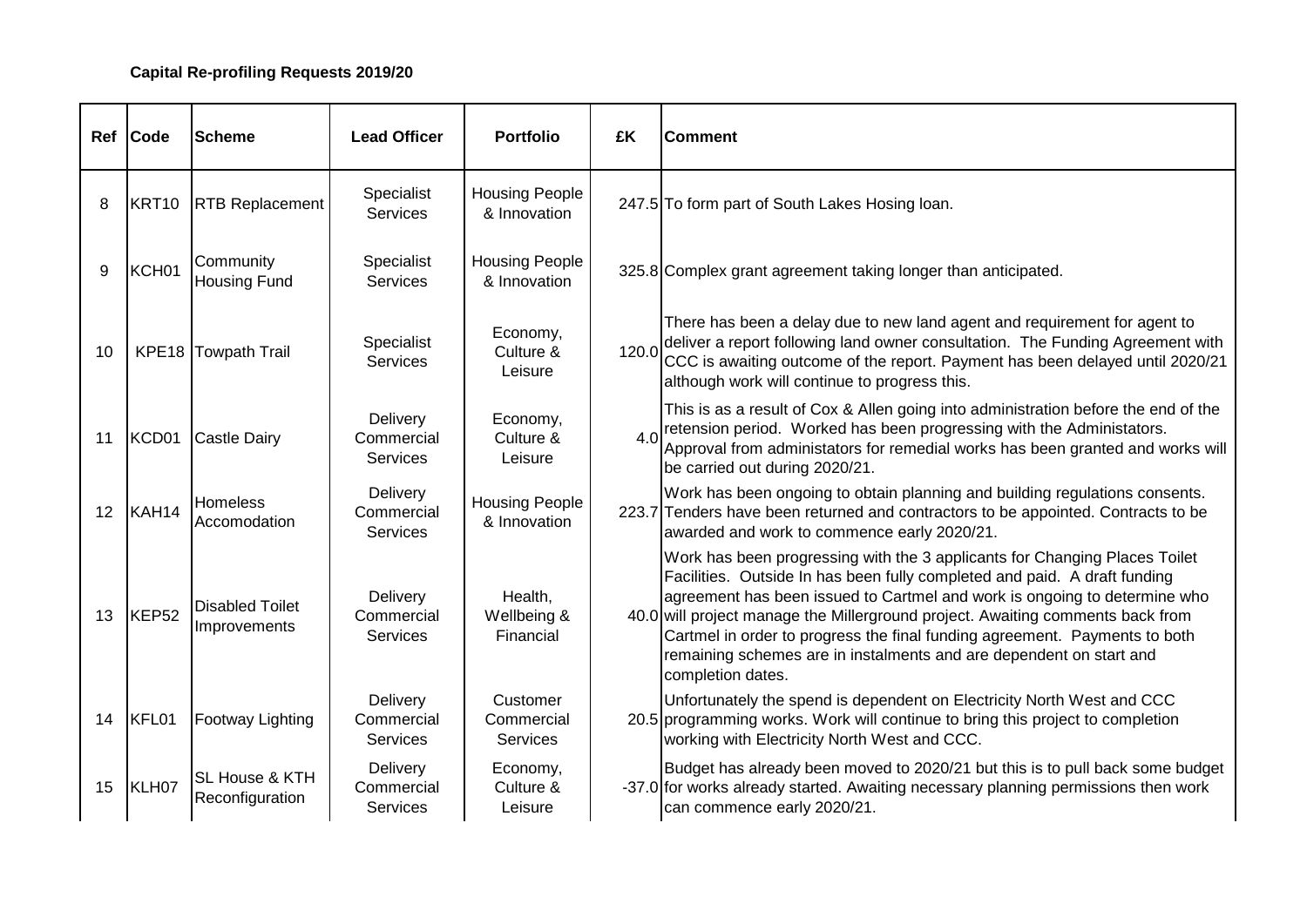|    | Ref Code | <b>Scheme</b>                            | <b>Lead Officer</b>                       | <b>Portfolio</b>                          | £K      | <b>Comment</b>                                                                                                                                                                                                                                                                                  |
|----|----------|------------------------------------------|-------------------------------------------|-------------------------------------------|---------|-------------------------------------------------------------------------------------------------------------------------------------------------------------------------------------------------------------------------------------------------------------------------------------------------|
|    | 16 KLH08 | <b>Abbot Hall</b><br>redevelopment       | Delivery<br>Commercial<br><b>Services</b> | Economy,<br>Culture &<br>Leisure          |         | Grant payment delayed awaiting confirmation from Lakeland Arts regarding start<br>50.0 of their project and therefore payment has been delayed until this information is<br>forthcoming.                                                                                                        |
| 17 | KMR21    | Kendal Museum<br>alterations             | Delivery<br>Commercial<br><b>Services</b> | Customer<br>Commercial<br><b>Services</b> |         | Although work has been progessing on the agreement between Kendal Town<br>85.0 Council and Kendal College, the agreement has not yet been signed. Once the<br>agreement has been signed by both parties then the payment will be made.                                                          |
| 18 |          | KMR34 Kendal Castle                      | Delivery<br>Commercial<br><b>Services</b> | Customer<br>Commercial<br><b>Services</b> |         | Work has been ongoing in obtaining tenders back for the works required.<br>41.0 Awaiting awarding of contract and work dates. Contract to be awarded and then<br>work to commence early 2020/21.                                                                                                |
| 19 | KPY42    | Car Park<br>machines update              | Delivery<br>Commercial<br><b>Services</b> | Customer<br>Commercial<br><b>Services</b> | 84.2    | Payment of first half of project cost has been agreed and paid. Remainder<br>pending resolution of outstanding issues.                                                                                                                                                                          |
| 20 | KPY44    | Town & Car Park<br>signs                 | Delivery<br>Commercial<br>Services        | Customer<br>Commercial<br><b>Services</b> |         | 11.7 Work has been ongoing to agreed a work programme. Just awaiting a<br>commencement date for works to start.                                                                                                                                                                                 |
| 21 | KPY45    | <b>SLH Car Park</b><br>structural repair | Delivery<br>Commercial<br><b>Services</b> | Customer<br>Commercial<br><b>Services</b> |         | Scheme to refurbish SL House Car Park is effectively complete. The underspend<br>15.2 from this project will be used for potential calls for funding for other schemes<br>during 2020/21.                                                                                                       |
|    | 22 KPY46 | <b>Car Park</b><br>resurfacing           | Delivery<br>Commercial<br><b>Services</b> | Customer<br>Commercial<br><b>Services</b> |         | This is an ongoing project looking at refurbishment of several car parks<br>92.4 throughout the district. Commitments have been made to continue project into<br>2020/21.                                                                                                                       |
| 23 | KPY48    | Parkside Road car<br>park                | Delivery<br>Commercial<br><b>Services</b> | Customer<br>Commercial<br>Services        | 145.3   | Work has been ongoing to obtain planning permission for refurbishment of site.<br>Work to award tenders wil continue into 2020/21 but value engineering exercise<br>required prior to award of tender. Tenders to be issued and contracts to be<br>awarded for works to commence early 2020/21. |
|    | 24 KRE66 | Grange<br>promenade<br>structural works  | Delivery<br>Commercial<br><b>Services</b> | Economy,<br>Culture &<br>Leisure          | $-74.0$ | Budget has already been moved into 2020/21 bu this is to pull back some budget<br>for works that have already started - preparation fees. Work will continue during<br>2020/21, currently awaiting planning permissions and work expected to start<br>June 2020.                                |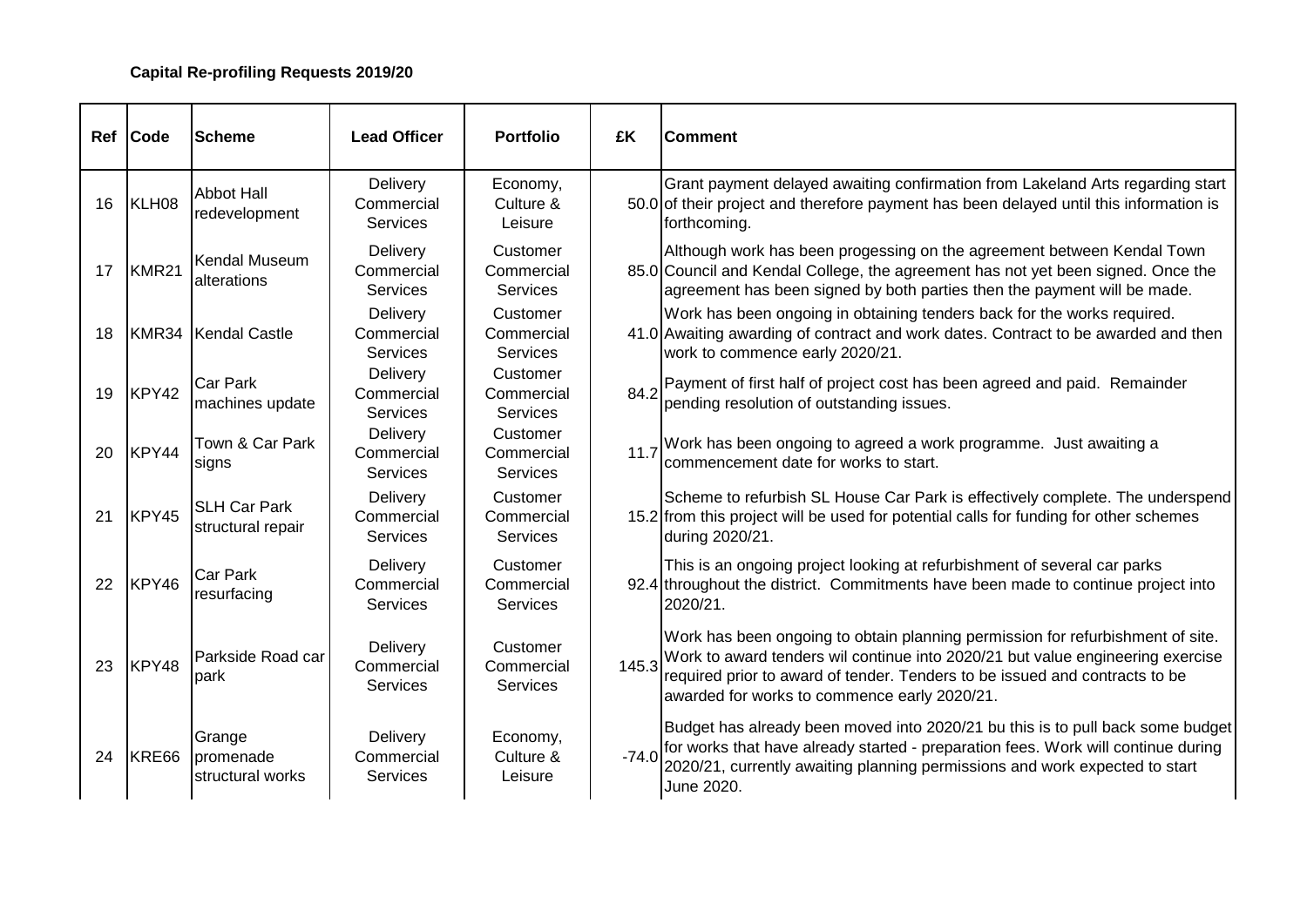| Ref | <b>Code</b> | <b>Scheme</b>                                          | <b>Lead Officer</b>                | <b>Portfolio</b>                          | £K    | <b>Comment</b>                                                                                                                                                                                                                                                   |
|-----|-------------|--------------------------------------------------------|------------------------------------|-------------------------------------------|-------|------------------------------------------------------------------------------------------------------------------------------------------------------------------------------------------------------------------------------------------------------------------|
| 25  | KSC91       | Replace Recycling<br><b>Bins</b>                       | Delivery<br>Commercial<br>Services | Customer<br>Commercial<br><b>Services</b> | 13.5  | Procurement has taken place and bins ordered for delivery in phases throughout<br>the year. Extra demand and new policies have led to anticipated increase in<br>costs. Work will continue throughout the year to ensure that the bins & boxes are<br>delivered. |
| 26  | KXB27       | <b>Energy Saving</b><br><b>Building</b><br>Enhancement | Delivery<br>Commercial<br>Services | Climate<br>Emergency &<br>Localism        |       | 129.1 These are ongoing works to fit solar panelling to TVF, Mintworks and Ferry Nab.                                                                                                                                                                            |
| 27  | KIP01       | <b>LIPS</b>                                            | Strategy                           | Economy,<br>Culture &<br>Leisure          | 125.0 | Work has been ongoing throughout the year in awarding LIP grant funding to<br>many organisations and a high percentage have been fully completed. There<br>are still some projects which have taken longer to commence due to factors<br>outside our control.    |
| 28  | KMR35       | <b>Burton Heritage</b><br><b>Grant Scheme</b>          | Strategy                           | Customer<br>Commercial<br><b>Services</b> |       | Scheme is for both public realm work and for building grants. Public Realm<br>61.2 scheme is almost complete with final sign off due imminently. We have offered<br>a buliding grant and work is due to start in the new financial year.                         |
| 29  | KLL18       | <b>Cockshott Point</b>                                 | Customer &<br>Locality             | Economy,<br>Culture &<br>Leisure          |       | 1.4 Delayed until COVID 19 is over.                                                                                                                                                                                                                              |
| 30  |             | KNM55 Hallgarth Phase 2                                | Customer &<br>Locality             | Customer<br>Commercial<br><b>Services</b> |       | 24.5 Play scheme delayed until COVID 19 is over. Main works complete, final jobs<br>require completing.                                                                                                                                                          |
| 31  |             | KNM56 Millerground                                     | Customer &<br>Locality             | Customer<br>Commercial<br>Services        |       | 17.0 Play scheme delayed until COVID 19 is over.                                                                                                                                                                                                                 |
| 32  |             | KNM58 Kendal Parks                                     | Customer &<br>Locality             | Customer<br>Commercial<br><b>Services</b> |       | 22.4 Play scheme at Hayclose Cresecent requires further consultation. Delayed until<br>COVID 19 is over.                                                                                                                                                         |
| 33  |             | KNM59 Lightburn Park                                   | Customer &<br>Locality             | Customer<br>Commercial<br><b>Services</b> | 47.7  | Funding agreeements received and contract signed. Play scheme delayed until<br>COVID 19 is over.                                                                                                                                                                 |